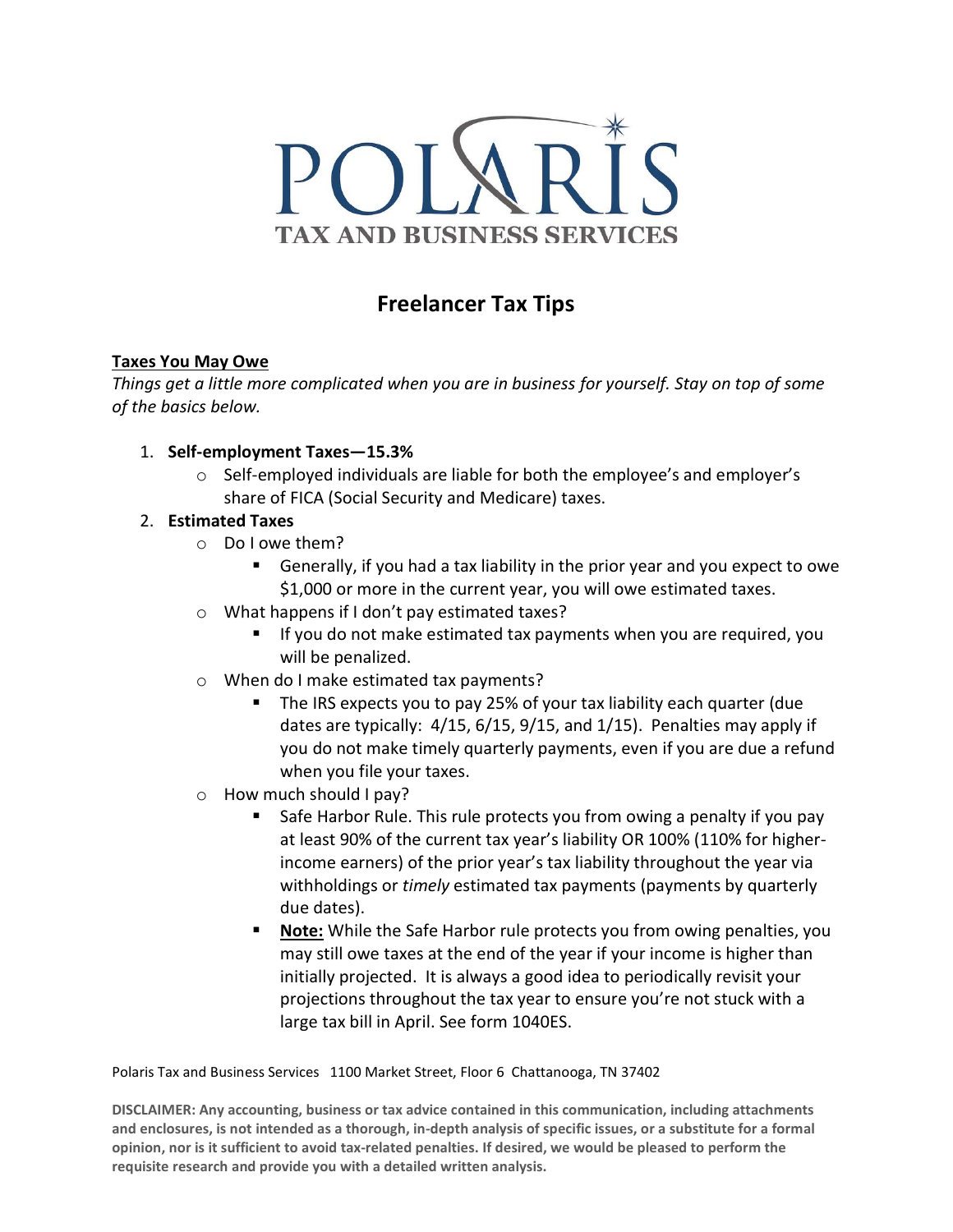- o What if my income is variable or unpredictable?
	- **If your income is unpredictable or seasonal, the IRS offers a different** methodology and worksheets to calculate estimated taxes. See Form 2210 and Publication 505.
- o Where do I make estimated tax payments?
	- You can pay via mail (see instructions in Form 1040ES) or online at https://www.irs.gov/payments/direct-pay

## 3. Other Common Taxes

- $\circ$  State Income Taxes—You may be liable for income tax in other states if any income is sourced from states other than TN (assuming you are a TN resident)
- o State Sales and Use Taxes
- o TN State Business Tax
- o TN State Franchise and Excise Taxes—Does not apply to Sole Proprietors or General Partnerships

TN Sales Tax—TN state rate 7% + local rate varying from 1.5%-2.75% (Note: You may be liable for sales taxes in other states if you are selling taxable goods or services to people outside of TN).

- Applies to sales of tangible personal property, certain taxable services, and specified digital products.
- Remember that you are liable for sales tax, even if you choose not to collect it from your customers.
- The "sales price" includes cost of property sold, shipping charges billed to the buyer, as well as installation charges, cost of material, labor, or service cost (if you are creating, installing, or servicing tangible personal property).
- 9.5% flat rate applied to specified digital products (i.e. digital audio-visual works (i.e. films and videos), digital audio works, and digital books).
	- o Not included within definition of digital books: newspapers, magazines, periodicals

#### TN Use Tax

- You are liable for use tax when purchasing items for use or consumption in your business in the following situations. The amount of use tax you owe is the difference between the amount of sales tax you actually paid and the amount of applicable TN sales tax you should have paid.
	- $\circ$  You purchase the item from a seller in TN and they do not charge you sales tax.

Polaris Tax and Business Services 1100 Market Street, Floor 6 Chattanooga, TN 37402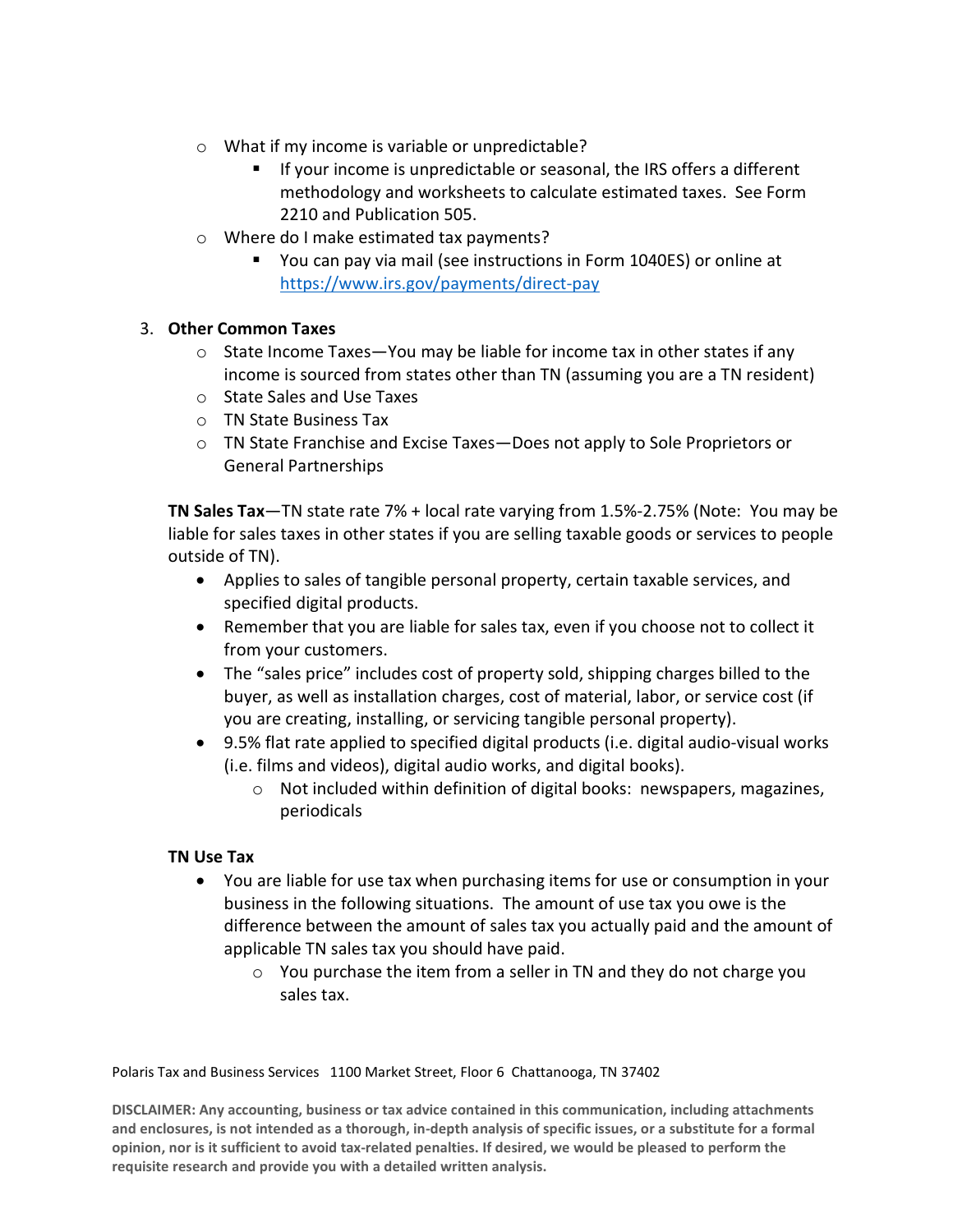$\circ$  You purchase an item from a seller in another state and they do not charge TN sales tax or you pay sales tax, but at a rate that is less than the applicable rate you would pay in TN.

## Business Tax

- Most service-based businesses fall under Classification 3. Classification determines your tax rate. Some services are exempt.
- The tax is based on taxable gross sales less certain deductions.
- There are two returns, one for county and one for municipality; the combined rate for both returns under Classification 3 is .00375 (3/8 of 1%).

# Am I at Risk for an Audit?

- Two percent of returns for Sole Proprietors filing a Schedule C are audited, which is 7 times higher than the audit rate for Partnerships, LLC's, and S-Corps.
- Taking deductions is a great way to reduce taxable income, but make sure to report the following items accurately on your tax return. These deductions are more closely scrutinized and could raise a potential flag for an audit.
	- $\circ$  Home office deduction, business travel, meals and entertainment, and listed property (i.e. vehicles, computers and peripheral equipment, and property generally used for entertainment, such as photographic, phonographic, communication, and video-recording equipment.)
- Amended returns are more likely to be audited. File your return correctly the first time!
- If you think there are items on your return that might raise a flag for an audit, submit plenty of clear documentation when filing to help support your position.
- If you feel uneasy or over your head when preparing your tax return, you may want to consult with a professional.

# Protect Yourself from an Audit

- 1. Make sure to report ALL of your income, even if you didn't provide an invoice to someone or they didn't provide you with a 1099. The IRS can subpoena your bank records and can easily locate sources of income you didn't report, especially in this day and age of electronic payments.
- 2. Business Expenses. While there are many different rules surrounding business expenses, remember that in every case it must be ordinary (common and accepted in field of business) and necessary (helpful and appropriate) to be tax deductible.
	- $\circ$  Don't be afraid to take deductions you qualify for though. While there are exceptions, many expenses related to your business can be deducted. Different expenses qualify depending on what type of business you are in. For instance, if you are an artist, you might be able to deduct a museum membership. If you are a food critic, dining out could be research for your job!

Polaris Tax and Business Services 1100 Market Street, Floor 6 Chattanooga, TN 37402